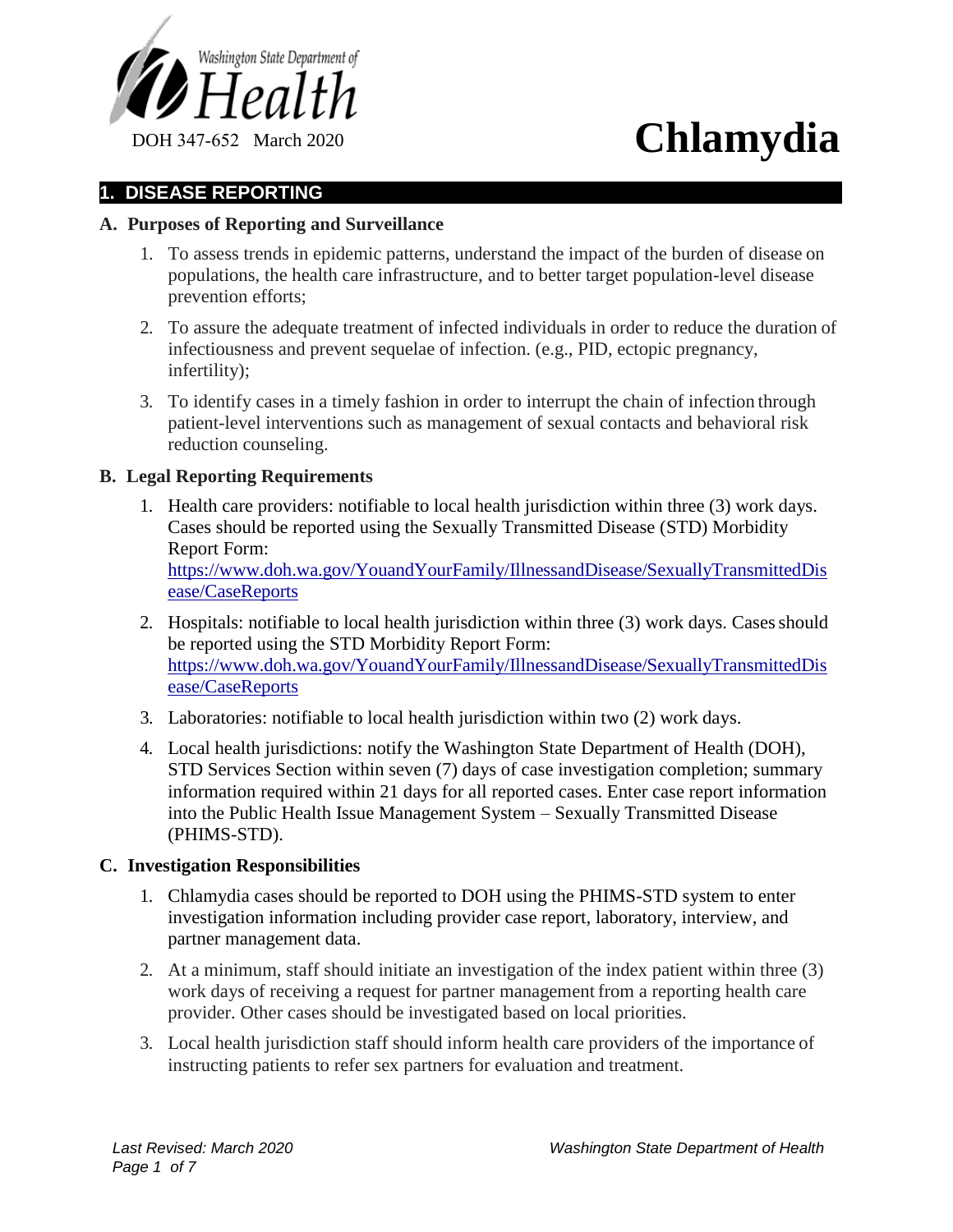# **2. THE DISEASE AND ITS EPIDEMIOLOGY**

## **A. Etiologic Agent**

*Chlamydia trachomatis* bacterium.

## **B. Description of Illness**

Most chlamydial infections are asymptomatic, that is, they do not cause symptoms that would be noticeable to the infected individuals. Sexually transmitted genital infection is manifested in males primarily as a urethritis, and in females as a cervical infection. Clinical manifestations of urethritis are often difficult to distinguish from gonorrhea and include moderate or minimal mucopurulent discharges, urethral itching, and burning on urination. Asymptomatic infection may be found in 1% -25% of sexually active men. Possible complications or sequelae of male urethral infection include epididymitis, infertility and Reiter's syndrome.

In females, the clinical manifestations may be similar to those of gonorrhea and may present as mucopurulent endocervical discharge with edema, erythema, and easily induced endocervical bleeding caused by inflammation of the endocervical columnar epithelium. Up to 70% of sexually active women with chlamydial infections are asymptomatic. Complications and sequelae include salpingitis with subsequent risk of infertility, ectopic pregnancy or chronic pelvic pain. Asymptomatic chronic infections of the endometrium and fallopian tubes may lead to the same outcome. Infection during pregnancy may result in conjunctival and pneumonic infection of the newborn.

# **C. Chlamydia in Washington State**

In recent years, DOH received over 30,000 reports of chlamydia per year. To view the most recent morbidity information on reported chlamydia cases, see here: https://www.doh.wa.gov/YouandYourFamily/IllnessandDisease/SexuallyTransmittedDis ease/MorbidityReports

## **D. Reservoir**

Humans

# **E. Mode of Transmission**

Contact with exudates from mucous membranes of infected people, almost always as a result of sexual activity.

## **F. Incubation Period**

Poorly defined, probably 7-14 days or longer.

## **G. Period of Communicability**

Unknown. Untreated individuals may be infectious for long periods of time.

# **H. Treatment**

Treatment options include azithromycin or doxycycline. See full CDC treatment guidelines: https://www.cdc.gov/std/tg2015/tg-2015-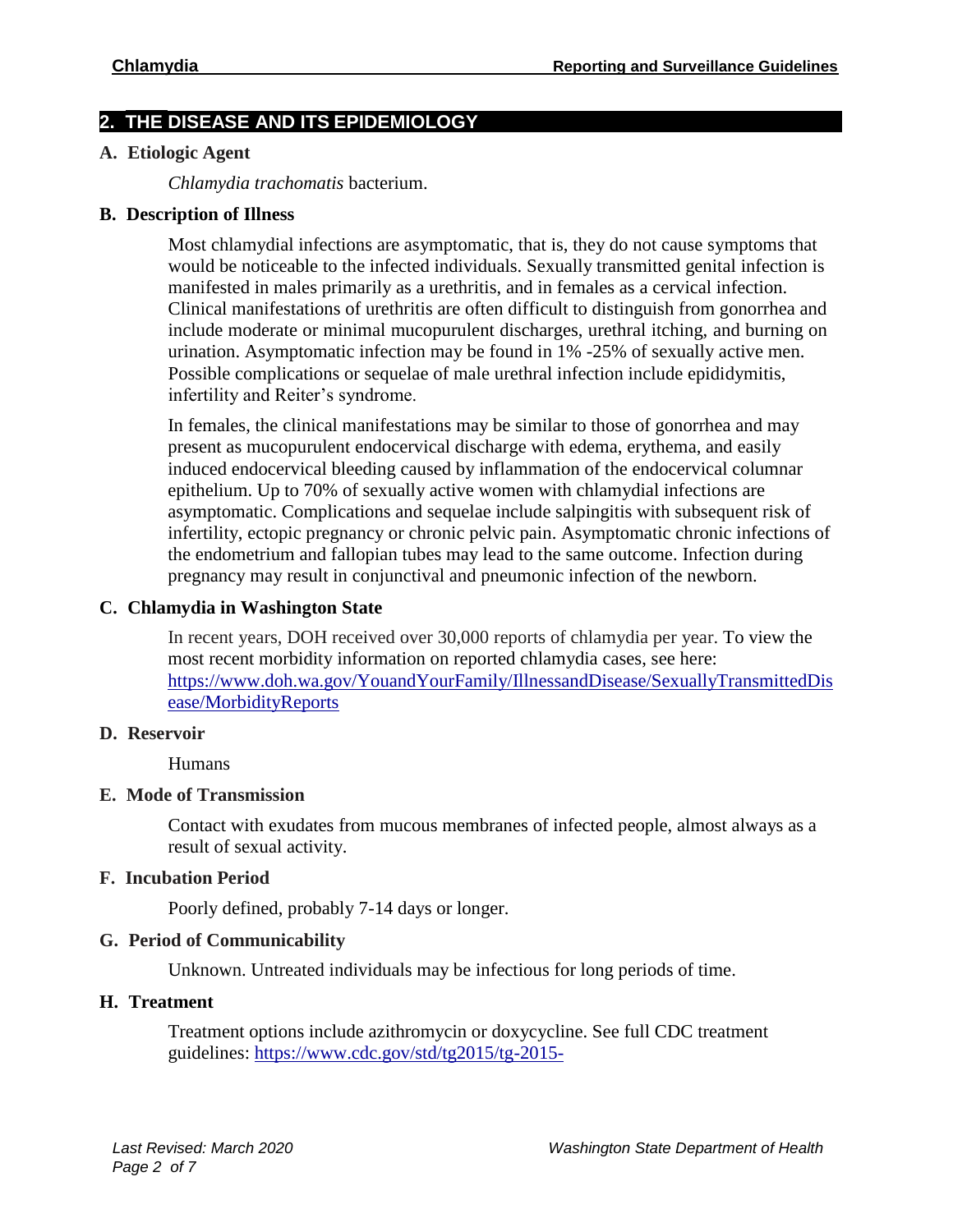# **3. CASE DEFINITIONS**

# **A. Clinical Criteria for Diagnosis**

Infection with *C. trachomatis* may result in urethritis, epididymitis, cervicitis, acute salpingitis, or other syndromes when sexually transmitted. However, the infection is often asymptomatic, particularly in women. Perinatal infections may result in inclusion conjunctivitis and pneumonia in newborns. Other syndromes caused by *C. trachomatis*  biovars include lymphogranuloma venereum and trachoma.

# **B. Laboratory Criteria for Diagnosis**

- 1. Isolation of *Chlamydia trachomatis* by culture or
- 2. Demonstration of *Chlamydia trachomatis* in a clinical specimen by detection of antigen or nucleic acid.

#### **C. Case Definition**

Confirmed: a case that is laboratory confirmed.

# **4. DIAGNOSIS AND LABORATORY SERVICES**

#### **A. Diagnosis**

Nucleic acid amplification tests (NAATs) are the preferred method for diagnosing chlamydial infection. NAATs are generally cleared by the Food and Drug Administration (FDA) for use on cervical, urethral and urine specimens. Some are cleared for vaginal specimens. Many labs have validated the performance of NAATs on pharyngeal, rectal and ocular sites. Check with your lab to find out what specimen types they accept. Nonculture tests such as enzyme immunoassay (EIA) and direct fluorescent antibody (DFA) can be used for genital sites. Chlamydia culture is technically challenging, but it is recommended for medical-legal cases because it is 100% specific.

# **5. ROUTINE CASE INVESTIGATION**

## **A. Evaluate the Diagnosis**

All cases should be confirmed by a laboratory positive test (culture or nonculture tests such as nucleic acid amplification).

# **B. Identify Source of Infection**

Case investigation should be initiated within three (3) days for selected cases of chlamydial infection. Interviewing priorities will vary depending on the priorities and resources available for investigation. For many jurisdictions, the volume of reported chlamydia is prohibitively large for public health follow-up to control the spread of disease. Local health jurisdictions may establish priorities for public health follow-up such as pregnant females, residents at juvenile detention facilities or other populations based on local priorities. Programs may also prioritize work with MSM or PLWH diagnosed with chlamydia to enhance HIV prevention and linkage to care efforts with those populations. The following case investigation method is recommended to be used by local health jurisdictions: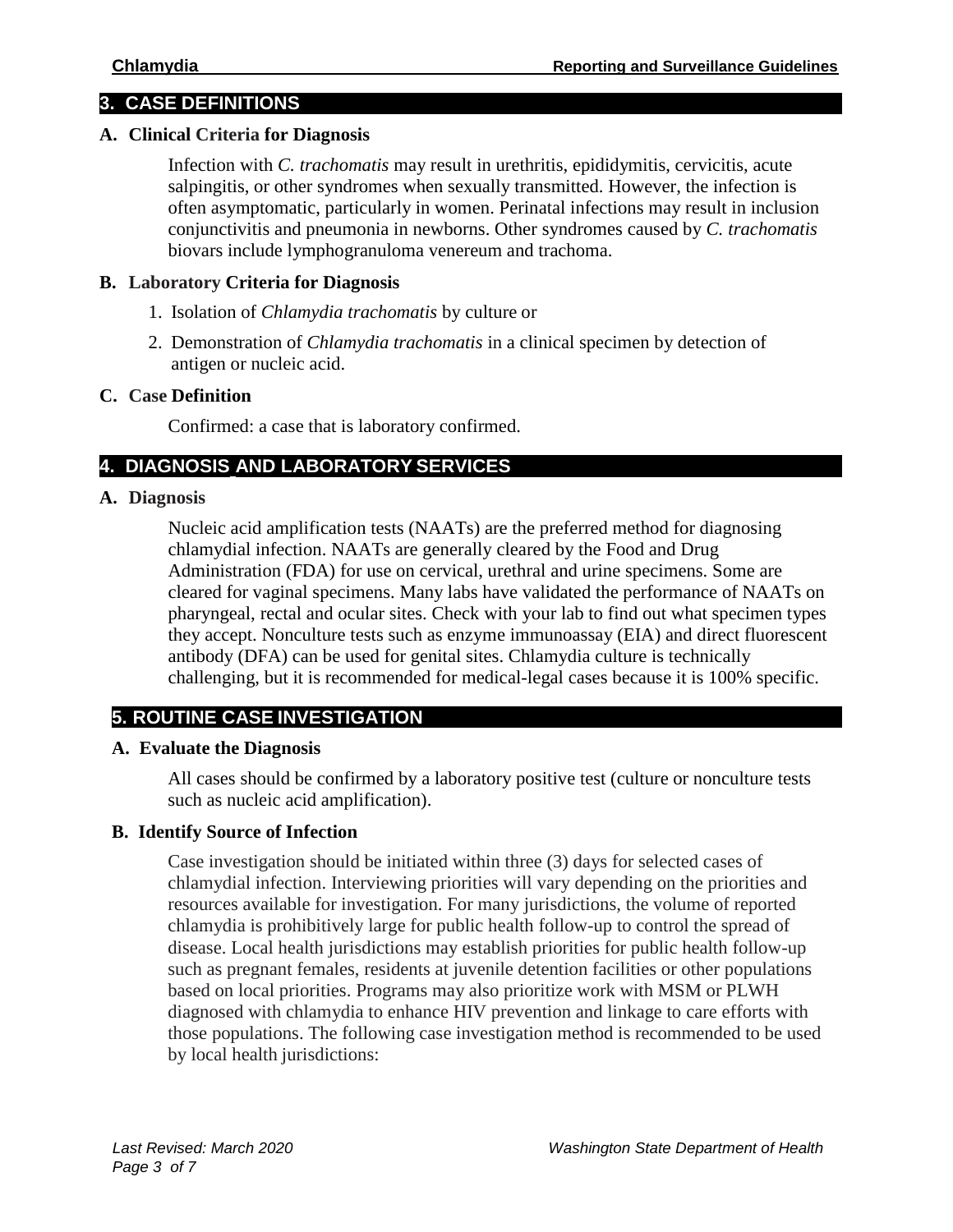1. Providers will indicate on the initial case report whether expedited partner therapy was provided for their individual patients. Physicians and other diagnosing clinicians are expected to provide medication or prescriptions for medication, and partner management directions to their patients whenever possible. Exceptions may be cases where the index case is unwilling to contact one or more exposed partners, where the patient is a man who has sex with men (MSM), or in cases where the clinician's best judgment is that the patient is not able or willing to follow through with partner contact.

2. For all chlamydial infection cases initiated for interview, a standard confidential partner management interview (long or short version) should be attempted. Patient confidentiality must be preserved throughout the follow-up process. Telephone contact and interview is an acceptable methodology. Letters can be mailed or text messages sent to notify the patient that the LHJ is attempting to interview them. These letters/texts should not have any information on the disease diagnosis to prevent breach of confidentiality if they are opened by someone other than the intended recipient. Partner management interviews will adhere to established protocols, use the Integrated Partner Services Interview Record and Partner Management Record forms, and all information collected will be entered into the PHIMS-STD data system. Case reports, laboratory results and patient interview and partner management information should be entered into the PHIMS-STD data system as soon as these data become available to LHJ staff members. Local health jurisdiction staff may contact Washington State's STD Surveillance Coordinator (360-236-3441) for information on accessing and using the PHIMS-STD system.

3. The goal of partner elicitation is to obtain sufficient information to confidentially locate, notify, and refer the partners or suspects for necessary examination, treatment (if appropriate), and risk reduction counseling. Through standard interviews with the patient, individuals who have had sexual contact with the case within sixty (60) days prior to treatment should be identified. This should include both potential sources for the infection and other persons who the patient may have exposed. Local health jurisdiction staff should determine if the patient is willing and able to contact their partners and deliver partner treatment. If the patient is unwilling or unable to contact their partners, interviewers should obtain complete locating and identifying information on each contact, including nicknames and first and last dates of exposure. In addition to collecting all information on the Partner Management Record, each partner named should be reviewed with the patient during the interview to establish a follow-up method. To prevent reinfection, patients should be instructed not to have sex until all sex partners are treated. The patient should also be encouraged to return to their provider to be re- screened for infection in approximately three (3) months.

# **C. Managing Potentially Exposed Persons**

All sex partners within sixty (60) days before the onset of symptoms or diagnosis of infection in the patient should be evaluated, tested (if possible) and treated. If a case has not had sex in the sixty (60) days preceding their diagnosis, the most recent sex partner should be treated.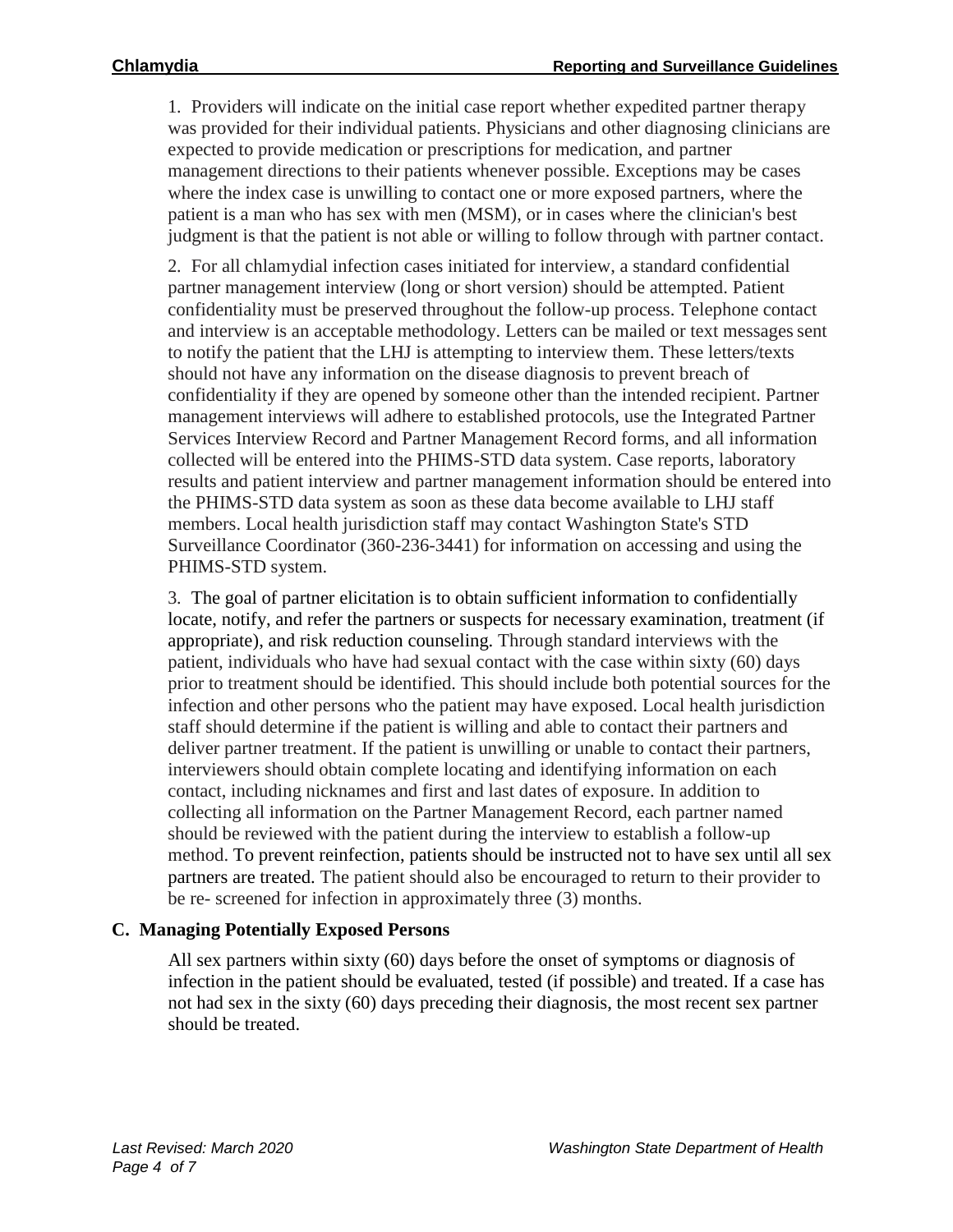1. Using available information, the sexual partners of reported cases should be contacted within two (2) working days of initial interview by telephone, field visit, or other method, and referred to their provider for evaluation, testing and treatment. If the contact's treatment cannot be verified within a reasonable time frame, additional attempts should be made to assure treatment.

2. Sexual partners should be evaluated for other common bacterial STDs (*N. gonorrhoeae*), and offered testing for HIV, syphilis, and viral STDs such as HPV or genital herpes. If testing is unavailable, expedited partner therapy (EPT) methods should be used to treat the partner. EPT should not be used for MSM partners, but all MSM partners should be referred for HIV testing and, if appropriate to their risk, evaluation for PrEP. The disposition (treatment outcome) of each partner must be recorded in PHIMS-STD as soon as this information is available.

3. If the patient identifies a partner who lives outside of the local health jurisdiction, the contact information may be transferred to the appropriate jurisdiction within PHIMS – STD by sharing the case in the system and providing the receiving LHJ with the partner number. For partners residing out of state, LHJ staff should provide the state STD Services Section (360-236-3482) with the relevant information to arrange for necessary follow-up.

4. Newborns delivered of women with chlamydia (excluding those delivered by Caesarean) should be medically evaluated and treated as necessary.

# **D. Environmental Evaluation**

None applicable.

# **6. CONTROLLING FURTHER SPREAD**

## **A. Infection Control Recommendations**

1. Health care setting

Standard Precautions are a set of protocols designed to reduce the risk of (or prevent) transmission of pathogens. Standard precautions synthesize the major features of Universal (Blood and Body Fluid) Precautions (designed to reduce the risk of transmission of bloodborne pathogens) and Body Substance Isolation (designed to reduce the risk of transmission of pathogens from moist body substances). Under standard precautions blood, all body fluids, and all body substances of patients are considered potentially infectious (CDC, 1997).

For more information, see CDC Program Guidelines: [http://www.cdc.gov/std/program/med&lab.pdf](http://www.cdc.gov/std/program/med%26lab.pdf)

2. General

When used consistently and correctly, condoms are effective in preventing the sexual transmission of STDs.

## **B. Case Management**

See routine case investigation in Section 5 above.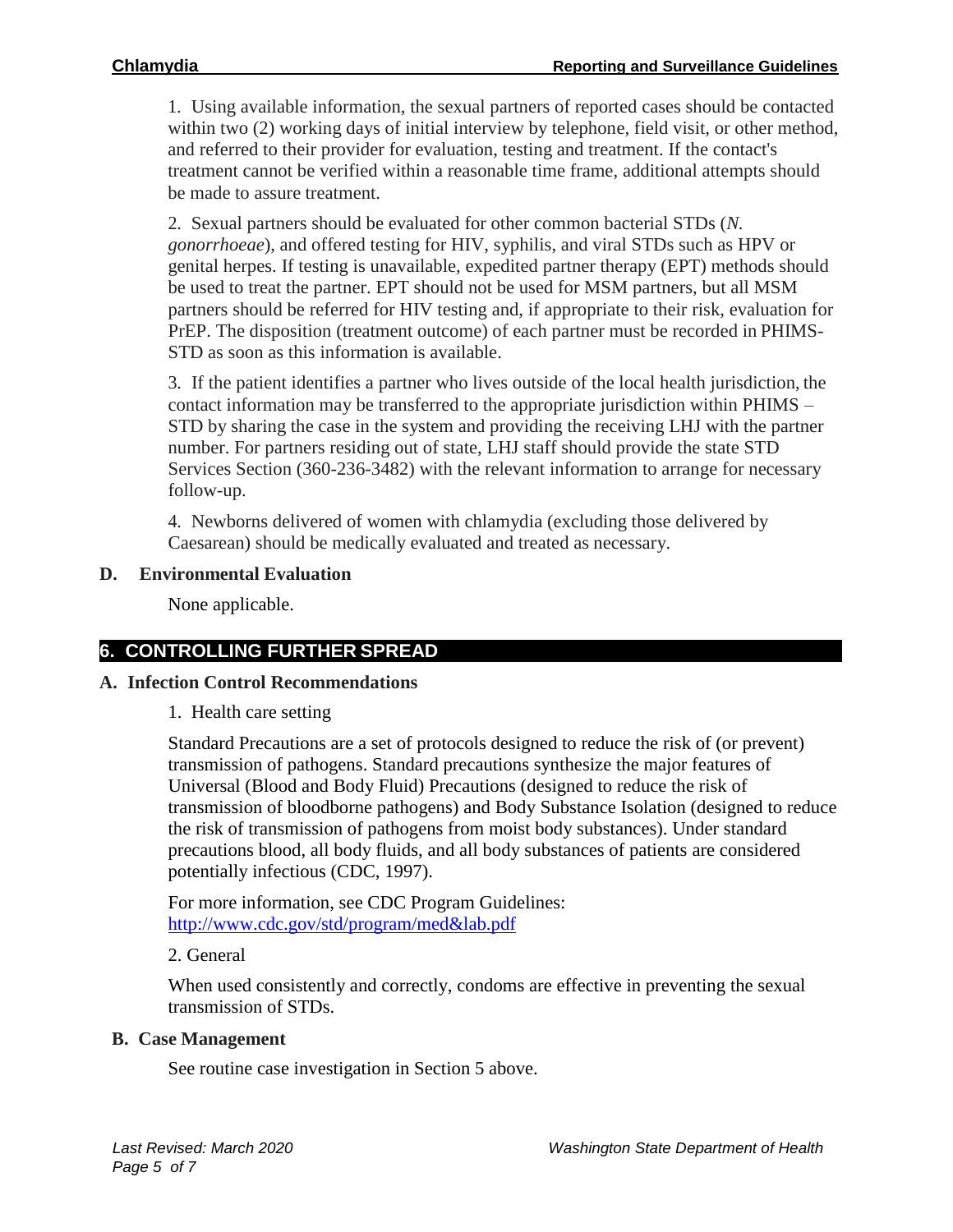# **C. Contact Management**

See routine case investigation in Section 5 above.

# **D. Environmental Measures**

None applicable.

# **7. MANAGING SPECIAL SITUATIONS**

Call the DOH Infectious Disease Mainline for special situations (360-236-3444), or reach out to your regional Infectious Disease Field Services point of contact: [https://www.doh.wa.gov/AboutUs/ProgramsandServices/DiseaseControlandHealthStatistic](https://www.doh.wa.gov/AboutUs/ProgramsandServices/DiseaseControlandHealthStatistics/InfectiousDisease/SexuallyTransmittedDiseaseStaff) [s/InfectiousDisease/SexuallyTransmittedDiseaseStaff](https://www.doh.wa.gov/AboutUs/ProgramsandServices/DiseaseControlandHealthStatistics/InfectiousDisease/SexuallyTransmittedDiseaseStaff)

# **8. ROUTINE PREVENTION**

# **A. Vaccine Recommendations**

No vaccine currently exists for chlamydia.

# **B. Prevention Recommendations**

Key individual STD prevention messages include:

# **Abstinence**

Abstain from sex (do not have oral, anal, or vaginal sex) until you are in a relationship with only one person, are having sex with only each other, and each of you knows the other's STD, including HIV, status.

# **If you have, or plan to have, more than one sex partner**:

- Use a latex condom and lubricant every time you have sex.
- Get tested for asymptomatic STDs including HIV.
- If you are a man who has had sex with other men, get tested at least once a year.
- If you are a woman who is planning to get pregnant or who is pregnant, get tested for syphilis and HIV as soon as possible, before you have your baby. Ask your health care provider about being tested for other STDs.
- Talk about STDs, including HIV, with each partner before you have sex.
- **Learn as much as you can about each partner's past behavior (sex and drug use).**
- Ask your partners if they have recently been treated for an STD or have been tested for HIV; encourage those who have not been tested to do so.

## Key STD prevention strategies include:

**STD prevention counseling, testing, and referral services** – Individuals at risk for STD should be offered counseling regarding methods to eliminate or reduce their risk and testing so that they can be aware of their status and take steps to protect their own health and that of their partners.